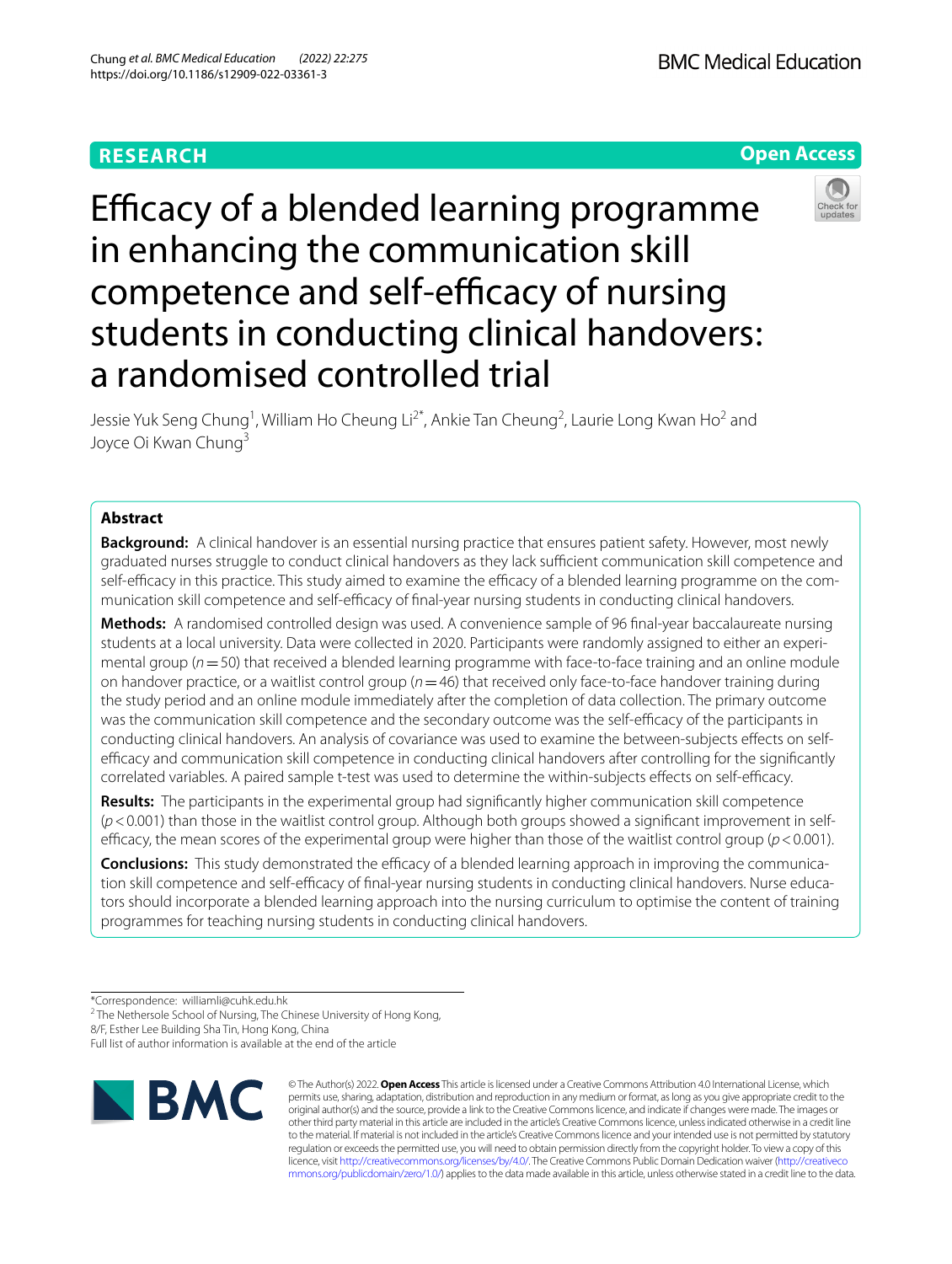**Trial registration:** The study protocol was registered in the Registration ClinicalTrials.gov ([NCT05150067;](https://clinicaltrials.gov/ct2/show/NCT05150067) retrospective registration; date of registration 08/12/2021).

**Keywords:** Blended learning, Online module, Clinical handover, Communication skill competence, Self-efcacy, Nursing students

# **Background**

A clinical handover is an essential nursing practice to ensure patient safety by conveying relevant patient care information and facilitating countinity of patient care from one healthcare provider to another  $[1, 2]$  $[1, 2]$  $[1, 2]$ . To enable the provision of continuous patient care, the handover information must be clear, concise and systematic [\[3](#page-8-2)]. Communication and information that are unclear and unsystematic often impede the clarity of ideas, lead to the omission of important patient information and delay medical treatment, ultimately affecting patient safety [[4–](#page-8-3)[6\]](#page-8-4). Previous studies conducted in the United States, United Kingdom and Korea have shown that inefective clinical handovers can impose huge fnancial burdens on the healthcare system [[7–](#page-8-5)[9](#page-8-6)].

A review of the literature revealed that nursing students and newly graduated nurses often struggle with clinical handovers due to a lack of communication skill competence and self-efficacy in performing this practice [[10–](#page-8-7)[12](#page-8-8)], especially delivering clinical handover, which is a source of frustration for the newly graduated nurses [[13,](#page-8-9) [14\]](#page-8-10). A recent qualitative study examined the experiences of newly graduated nurses in Hong Kong in performing clinical handovers and found that most of them perceived barriers to handover, such as inadequate professional judgement, poor ability to synthesise important information and unsystematic reporting [\[15](#page-8-11)]. Moreover, many of the nurses claimed in interviews that they were not adequately prepared for clinical handovers during their undergraduate course [[15\]](#page-8-11). It is well documented that education and practice play essential roles in enhancing efective communication during handover [[16,](#page-8-12) [17\]](#page-8-13). However, teaching clinical handover practice to nursing students is often overlooked and not given enough importance  $[15]$  $[15]$ . The current nursing curriculum in the local institutions also lack a well-structured and comprehensive training programme for teaching the communication skills required for efficient handover [ $15$ ]. Therefore, a revision of the current nursing curriculum to include a customised clinical handover training programme that maximises the students' knowledge and skills in communication and thus builds their competence and self-efficacy is of paramount importance  $[18]$  $[18]$ .

Blended learning programmes (BLPs) are commonly used as constructivist pedagogical approaches in nursing education  $[19]$  $[19]$ . They involve both face-to-face components and online engagement  $[20]$ . The online learning components are usually fexible, inexpensive and can be easily adapted to individual needs and completed at any time and location of choice. This allows learners to be in full control of the learning pace  $[21]$  $[21]$ . The online learning modules also provide multiple learning opportunities to the participants, which they can use to practice the skills they learn until they attain mastery. A recent study suggested that blended learning approaches can also solve the issue of large class [\[22\]](#page-8-18) as it allows instructors to address a large number of learners at the same time and provide adequate opportunities for the learners to practice their skills.

The use of BLPs has been proven successfully in nursing education in terms of teaching theoretical courses and psychomotor skills in nursing education, as well as enhancing the knowledge  $[23, 24]$  $[23, 24]$  $[23, 24]$  $[23, 24]$ , self-efficacy  $[23]$  $[23]$ , motivation [\[25\]](#page-8-21), attitudes [\[26\]](#page-8-22) and perceived competence of students [\[27](#page-8-23)]. Despite this, no studies that examine the efficacy of BLPs in improving nursing students' communication skill competence and self-efficacy in conducting clinical handovers have been identifed in PubMed, in the Cochrane Library or on clinical trial registries (Clinical-Trials.gov and ISRCTN). In this study, we aimed to test the efficacy of BLP on nursing students' communication skill competence and self-efficacy in performing clinical handovers.

#### **Theoretical framework**

The blended clinical handover training programme used in this study was guided by the self-efficacy theory  $[28]$  $[28]$ . Bandura defines self-efficacy as an individual's belief in his/her own abilities to achieve a certain level of performance in solving a difficult task. The theory identifies four sources of self-efficacy: mastery experiences, vicarious experiences, verbal persuasion and physiological arousal [\[28](#page-8-24)]. A direct experience of mastery is the most powerful means of increasing self-efficacy. Vicarious experiences are achieved by observing one's peers; observing successful peers helps students develop the belief that they too can succeed. Verbal persuasion, such as teacher feedback, encouragement and other external reinforcements, can positively strengthen one's self-efficacy. Physiological arousal can manifest as negative emotions such as anxiety, high levels of stress and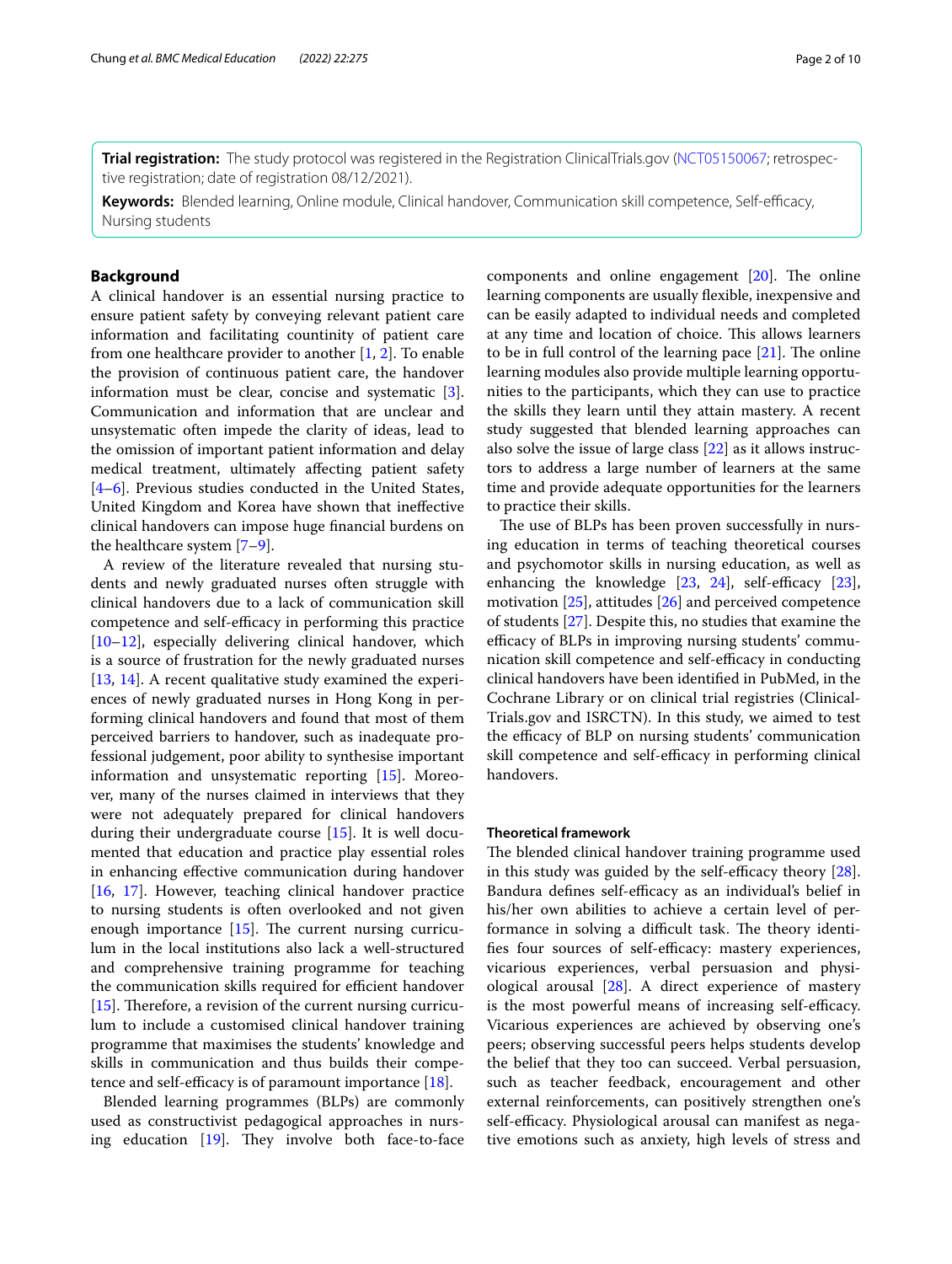self-doubt, which can negatively impact one's perception of self-efficacy.

The clinical handover training programme was developed based on the theory that included learning from own experience, learning from peers, feedback on their performance, and positive reinforcement to reduce their anxiety. Therefore, the online module provided some scenario-based exercises that allowed students to use the learned handover technique in conducting handover reporting. After each exercise, the best performed clinical handover record of each exercise was upload anonymously to the module as a model. Students could listen to it and learn how to perform the reporting in a better way. Teacher also provided individual feedback on students' performance. The areas that the student had done well were reinforced and constructive suggestions on the areas they needed to improve were provided. Students were also encouraged to use the online forum to exchange their opinions. All of the above learning experiences will strengthen the students' self-efficacy and consequently enhance their competence in conducting clinical handovers.

# **Methods**

# **Study design and setting**

A single-centre, two-arm, parallel design randomised control trial (RCT) with a waitlist control group was conducted in a university between 4 May 2020 and 8 June 2020. Students in the waitlist control group would receive the same intervention as students in the intervention group after the completion of the study. Using the waitlist control group was to ensure that no students were disadvantaged as a result of diferent group assignment. The study strictly followed the Consolidated Standards of Reporting Trials (CONSORT) 2010 guidelines.

# **Participants and sample size**

Convenience sampling was used to recruit fnal-year baccalaureate nursing students. They were eligible to participate if they: a) were Hong Kong residents who could speak Cantonese and read Chinese and English; b) were aged at least 18years; and c) had not previously enrolled in a clinical handover training programme.

G\*Power 3 was used to estimate the sample size [\[29](#page-8-25)]. With reference to a previous study on handover training for medical students [[30](#page-9-0)], the efect size for the proposed intervention was 0.60 (Cohen's d; 0.2, 0.5, 0.8 are typically interpreted as small, moderate and large efect sizes respectively)  $[31]$  $[31]$ . The research team reached a consensus that such changes constitute a minimally importance diference and thus warrant a change in nursing curriculum. To detect signifcant diferences between the two groups (two tails) with an efect size of 0.60, a level of signifcance of 5% and power of 0.8, a minimum sample size of 90 participants was required. Considering a potential retention rate of 95%, at least 95 participants were required.

# **Randomisation and concealment**

The participants were randomly assigned to either the intervention group or waitlist control group. Randomisation was performed by a research team member who opened a serially labelled, opaque, sealed envelope that contained a card indicating a randomly allocated group. The random numbers used for group assignment were generated before participant recruitment by another research team member using an online software and stored in a personal computer to ensure no one can retrieve the sequence.

#### **Interventions**

The training programme aimed to improve the communication skill competence and self-efficacy of nursing students in conducting clinical handovers. The content of the training programme was designed to match the learning needs of newly graduated nurses regarding clinical handover. Therefore, it covered the identification of key information for handover, synthesis of nursing assessments and important patient needs, and systematic handover reporting  $[15]$  $[15]$  $[15]$ . Thus, a well-structured BLP for handover practice with a face-to-face training workshop and an online module was developed based on Madeline Hunter's direst instruction design, which is highly structured and repetitive [[32\]](#page-9-2) (please see Supplement [1\)](#page-7-0).

The face-to-face training workshop aimed to provide knowledge of clinical handovers and introduce the Situation, Background, Assessment, Recommendation (SBAR) technique. The SBAR technique was included in the training workshop to ensure efficient communication among the nursing students [[25,](#page-8-21) [26](#page-8-22)]. It serves as a checklist for nursing communication and enhances their confdence when conversing with other healthcare professionals  $[25-27]$  $[25-27]$ . Previous studies have found that successful application of the SBAR technique could reduce patient risk  $\left[33\right]$  and increase patient and staff satisfaction in high-risk environments such as intensive care units, emergency rooms and operating rooms  $[34]$  $[34]$ . The faceto-face training workshop was delivered through a PowerPoint presentation conducted by an experienced nurse educator who is familiar with clinical handover and the SBAR tool. The PowerPoint slides were reviewed by an expert panel composed of four members including two nurse educators and two registered nurses. The nurse educators reviewed and gave comments on the content and the flow of the face-to-face training workshop. For all sessions, including the PowerPoint presentation, the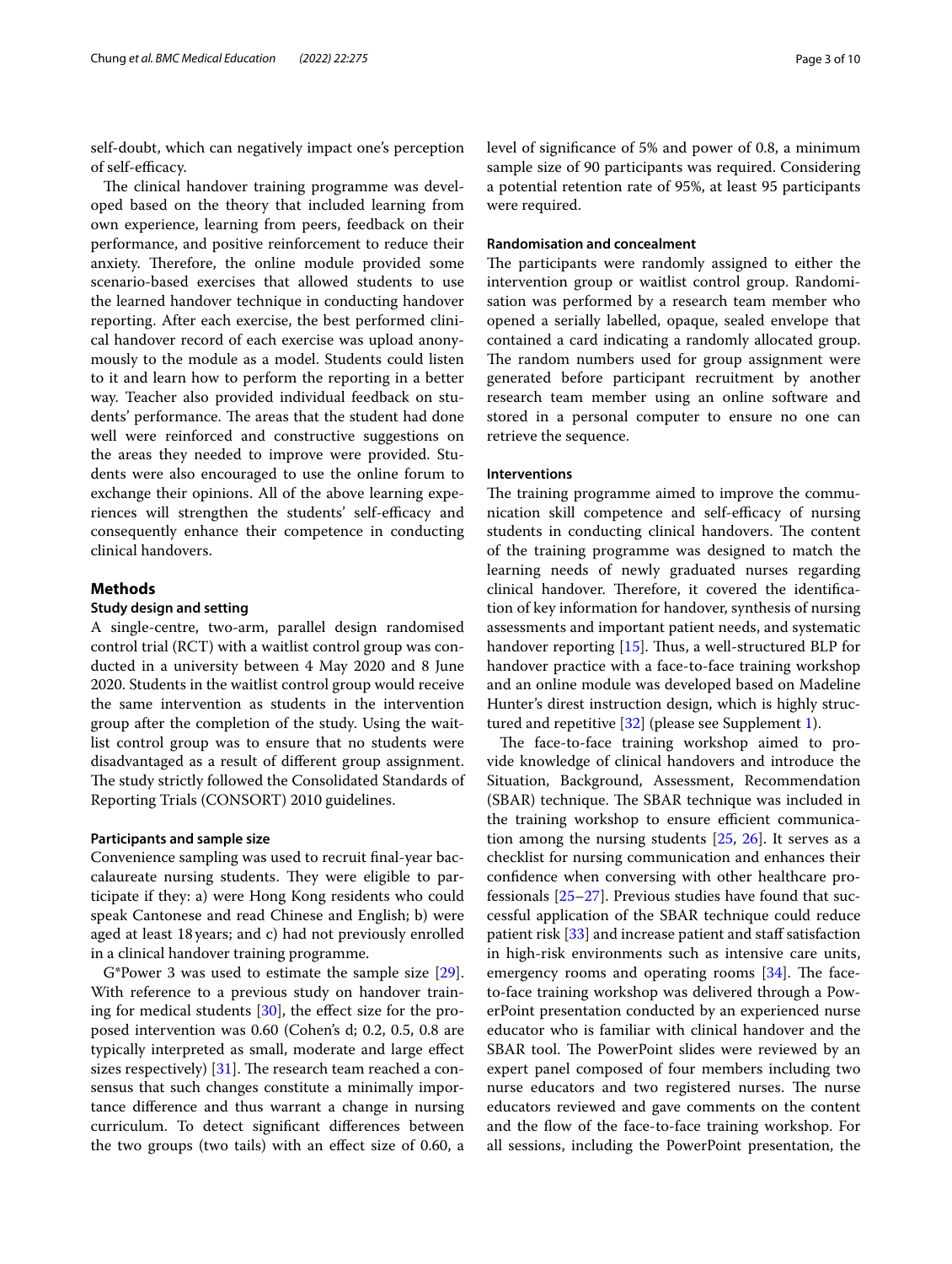demonstration of handover practice, and group discussion, were two-hour-long.Within 2weeks of completing the face-to-face training workshop, the participants in the experimental group were invited to access the online module. The online module aimed to provide ample practice to master the technique, sufficient opportunities to learn from the outstanding reports of their peers and thereby gain vicarious experiences, and enough constructive feedback on their performance to achieve verbal persuasion and physiological arousal. It was created on Google Classroom, which was provided by the collaboration of the university and Google Suite for Education. The case scenarios and exercises had been uploaded to the platform, and the exercises' cut-of dates were set before the training started. Participants in the experimental group had been invited to use the online module after the training workshop. There were four tasks in the online module, the participants had to complete them one by one and send the audio record of their handover report to the instructor before the due date to obtain feedback, and then they could proceed to the next task. The whole process of the study was monitored by the research office and the school.

A briefng session was given to all participants at the beginning of the study to highlight the importance of giving clinical handover in order to increase their awareness to the practice and adherence of the online module. During the study, because the online learning was delivered through the online platform, participants had to use their individual accounts to log in to the module; thus, the instructor could monitor whether they have a login. Moreover, the participants were requested to complete the four online exercises one by one and upload the audio record on the module. Therefore, the instructor could follow their learning progress and remind them if they forget to submit the recording. Finally, individual comments provided by the instructor were constructive and valuable to the participants that improve their engagement in the online module.

The participants in the waitlist control group received the same face-to-face training workshop as the experimental group. However, these participants were invited to access the online module only after data collection was completed.

# **Measures and instruments**

The primary outcome was the participants' communication skill competence in conducting clinical handovers, which was assessed using the SBAR Communication and Communication Clarity tool. The assessment had total 23 items that were rated on a Likert scale. SBAR Communication contained 12 items that were rated on a 3-point Likert scale (0 = not perform, 1 = lacking, 2 = reasonable)

with a total score range of  $0$  to  $24$  points. The scale was used to examine students' skill performance of adopting SBAR technique in clinical handover. The assessor based on the completeness of the content in diferent areas, such as medical history, assessment, treatment, and recommendation, to rate from 0 to 2. Higher scores correspond to better performance on using the SBAR technique in clinical handover. Cronbach's α for the scale was 0.58 in Yu and Kang's study [\[35\]](#page-9-5) and 0.72 in this study.

Communication Clarity contained 11 items that were rated on a 5-point Likert scale  $(1=$ strongly disagree,  $2=$ disagree, 3=average, 4=agree, 5=strongly agree) with a total score range of  $11$  to  $55$  points. The scale aimed to assess whether the participants are able to identify important information and transfer it accurately and understandably. For example, the assessor evaluate whether the participant able to present the verbal handover report in a logical flow, provide a clear summary of an important problem, and present the client's clinical information accurately. Higher scores indicated more clearance of their clinical handover report. Cronbach's α for the scale was 0.84 in Yu and Kang's study [[35\]](#page-9-5) and 0.90 in this study. The tool was reviewed for content validity by an expert panel that consisted of clinical nurses and nursing faculty. The I-CVI of all the items in SBAR Communication and Communication Clarity were higher than 0.8, and the S-CVI/Ave of the SBAR Communication and Communication Clarity were 0.96 and 1, respectively.

The case scenario developed for skill assessment was reviewed by the expert panel and fnalised after multiple reviews and modifications. The expert panel commented that the content and level of difficulty of the case scenario were appropriate for the assessment of communication skill competence. The participants were requested to conduct a clinical handover based on the case scenario, audio record the report and submit it to the online module. All of the handover reports were audio recorded anonymously and saved using an assigned number code to reduce impression-induced biases. To enhance the reliability of the assessment and reduce the discrepancy in ratings, we used only a single assessor  $[36]$  $[36]$ . The secondary outcome was participants' self-efficacy in conducting clinical handovers. Visual analogue scale (VAS) is a valid, sensitive and reliable method for measuring subjective feelings of individuals with low distortion and bias [\[37\]](#page-9-7), which was used to assess participants' self-efficacy in conducting clinical handovers. Participants were asked: "Indicate how confdent you believe yourself to be in conducting clinical handovers." The participants were then requested to drag a sliding bar from 0 to 100 on the online survey platform to indicate their level of self-efficacy  $(0=Not)$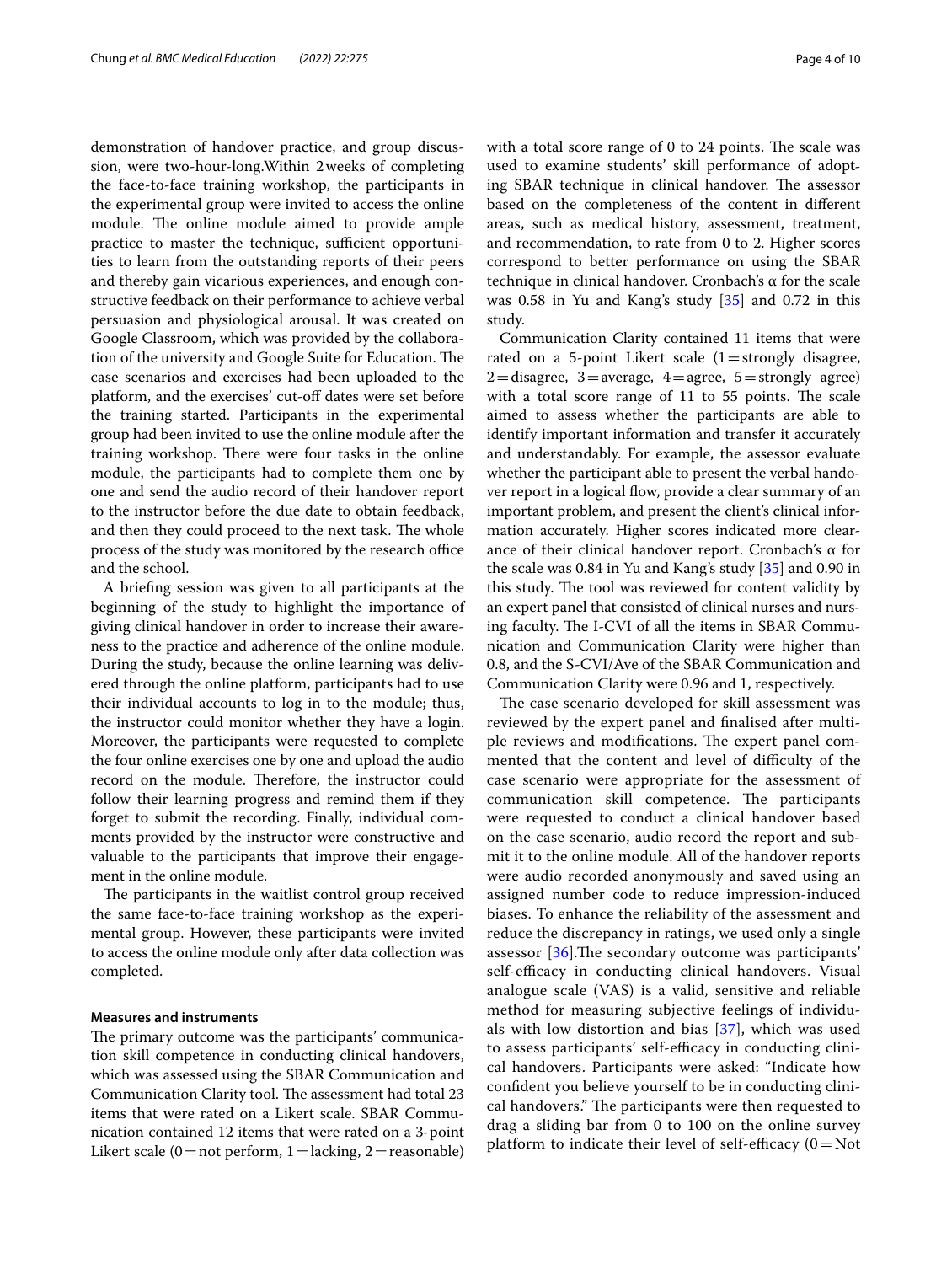at all confident,  $100 =$  Extremely confident). The validity of the VAS as a measure of self-efficacy has also been proven by Turner, van de Leemput, Draaisma, Oosterveld and ten Cate [[38\]](#page-9-8). It has been adopted by various studies to assess the self-efficacy and communication skills of nursing students [[39\]](#page-9-9) and the level of confdence of nurses in the truth of the information transmitted during handover [\[40](#page-9-10)].

# **Data collection**

After obtaining written informed consent, the participants' baseline characteristics, such as age, sex and previous experience of observing and performing clinical handovers, and their baseline self-efficacy levels in conducting clinical handovers were collected by a research assistant who was blinded to the group assignment. The participants' levels of self-efficacy and communication skill competence in conducting clinical handovers were assessed 2weeks after they received the intervention.

# **Data analysis**

Data analysis was performed using SPSS for Windows v26.0. Descriptive statistics were used to calculate the mean scores and standard deviations for each scale. The baseline characteristics and research outcomes were compared between the groups using independent samples *t*-test for parametric variables, chi-squared and Fisher's exact tests for categorical variables and Mann-Whitney U test for continuous variables. The Pearson correlation test and Spearman's correlation were used to analyse the inter-variable correlations. An analysis of covariance (ANCOVA) was used to examine the between-subjects effects on self-efficacy and communication skill competence in conducting clinical handovers after controlling for the signifcantly correlated variables. A paired sample *t*-test was used to determine the withinsubjects effects on self-efficacy.

#### **Ethical considerations**

This study was approved by the Institutional Review Board of the University of Hong Kong (reference, UW 19–622). An electronic poster with information about the study was sent to the target population. Interested nursing students could contact the study team for enrolment. Nursing students were told that their participation was entirely voluntary and that they had the right to withdraw from the study at any point of time. They were also assured of the confdentiality of their data. An information sheet was provided to all of the participants and written informed consent was obtained.

# **Results**

# **Recruitment and randomisation**

We approached and assessed 178 fnal-year nursing students from the academic year of 2019 for eligibility. Ninety-six students were enrolled in the study and randomly assigned to either the experimental group or the waitlist control group. Two students in the experimental group and fve students in the control group were unable to complete the skill assessment due to physical illnesses. Finally, 89 students completed the study (experimental group:  $n=48$ ; control group:  $n=41$ ) (Fig. [1\)](#page-5-0).

# **Baseline characteristics of the participants**

Table [1](#page-6-0) outlines the baseline characteristics of both groups. All of the participants were Chinese, and most of them were female  $(n=82, 85.4\%)$ . The mean (standard deviation) ages of the participants in the experimental group and control group were 23.5 (1.39) years and  $23.4$  (0.94) years, respectively. There were no statistically signifcant diferences in the demographic or baseline data between those who completed the study and those who dropped out, and between the experimental and control groups.

#### **Within‑subjects efects**

Table [2](#page-6-1) shows the mean self-efficacy scores of both groups at baseline and after the intervention. We found a statistically significant improvement in the self-efficacy scores of both experimental group,  $t(47)=18.70$ ,  $p < 0.001$ ,  $\eta^2 = 0.88$ , and control group, t(40) = 16.90,  $p < 0.001$ ,  $\eta^2 = 0.88$ , at 2 weeks after the intervention, regardless of the intervention received.

#### **Inter‑variable correlation matrix**

The participants' previous experience of observing and performing clinical handovers was signifcantly correlated with baseline self-efficacy, but not with postintervention self-efficacy. However, the latter was signifcantly and positively correlated with communication skill competence. The participants who had higher post-intervention self-efficacy in conducting clinical handovers also performed better in the communication skill competence assessment.

# **Between‑subjects efects**

The communication skill competence assessment scores and self-perceived self-efficacy in conducting clinical handovers of the participants from both groups at 2 weeks after the intervention are presented in Table [3](#page-6-2). The baseline and post-intervention self-efficacy were considered as covariates, while the other variables that were correlated with them were excluded to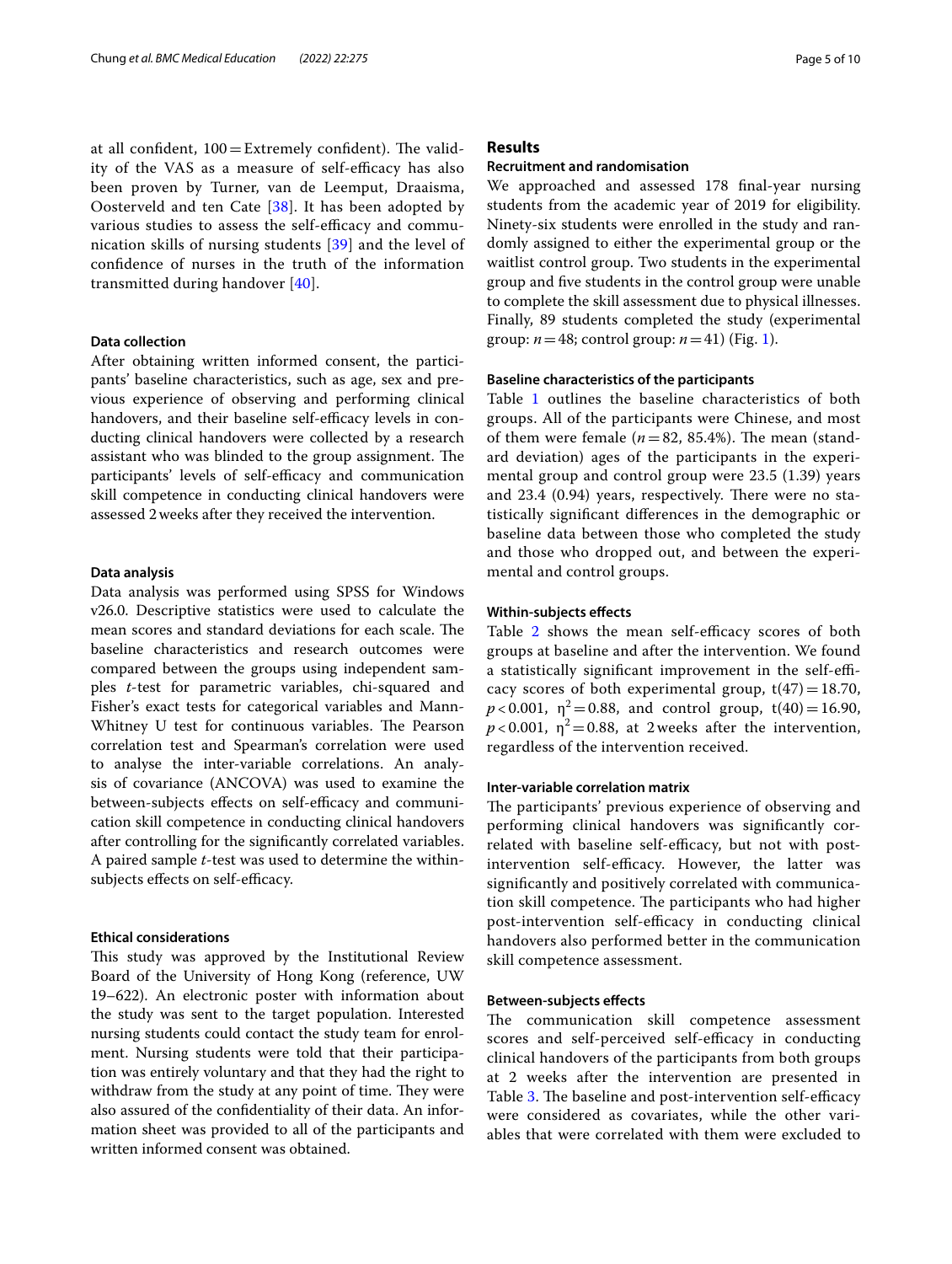

<span id="page-5-0"></span>prevent collinearity. The participants in the experimental group reported signifcantly higher mean scores in the skill competence assessment than those in the waitlist control group;  $(F(1, 86) = 113.18, p < .001, \eta^2 = .57)$ .

The mean self-efficacy scores were significantly higher in the experimental group than in the waitlist control group after controlling for the mean self-efficacy scores on the pretest;  $((F1, 86) = 20.83, p < .001, \eta^2 = .20)$ .

# **Discussion**

Communication skills and self-efficacy are essential components of handing over the responsibility of patient care to other healthcare professionals. The overall results

demonstrate the efficacy of the proposed intervention in enhancing the clinical handover practice of nursing students.

Clinicians' performance in clinical handovers is infuenced by many factors; clinical experience is an essential one of them  $[41, 42]$  $[41, 42]$  $[41, 42]$  $[41, 42]$ . In fact, experienced nurses usually perform better in receiving and conducting clinical handover  $[43]$  $[43]$ . The results of this study also showed that the students' previous experience of observing and performing clinical handovers was signifcantly correlated with their baseline self-efficacy, but not the post-intervention self-efficacy. These findings indicated that although previous experience of clinical handover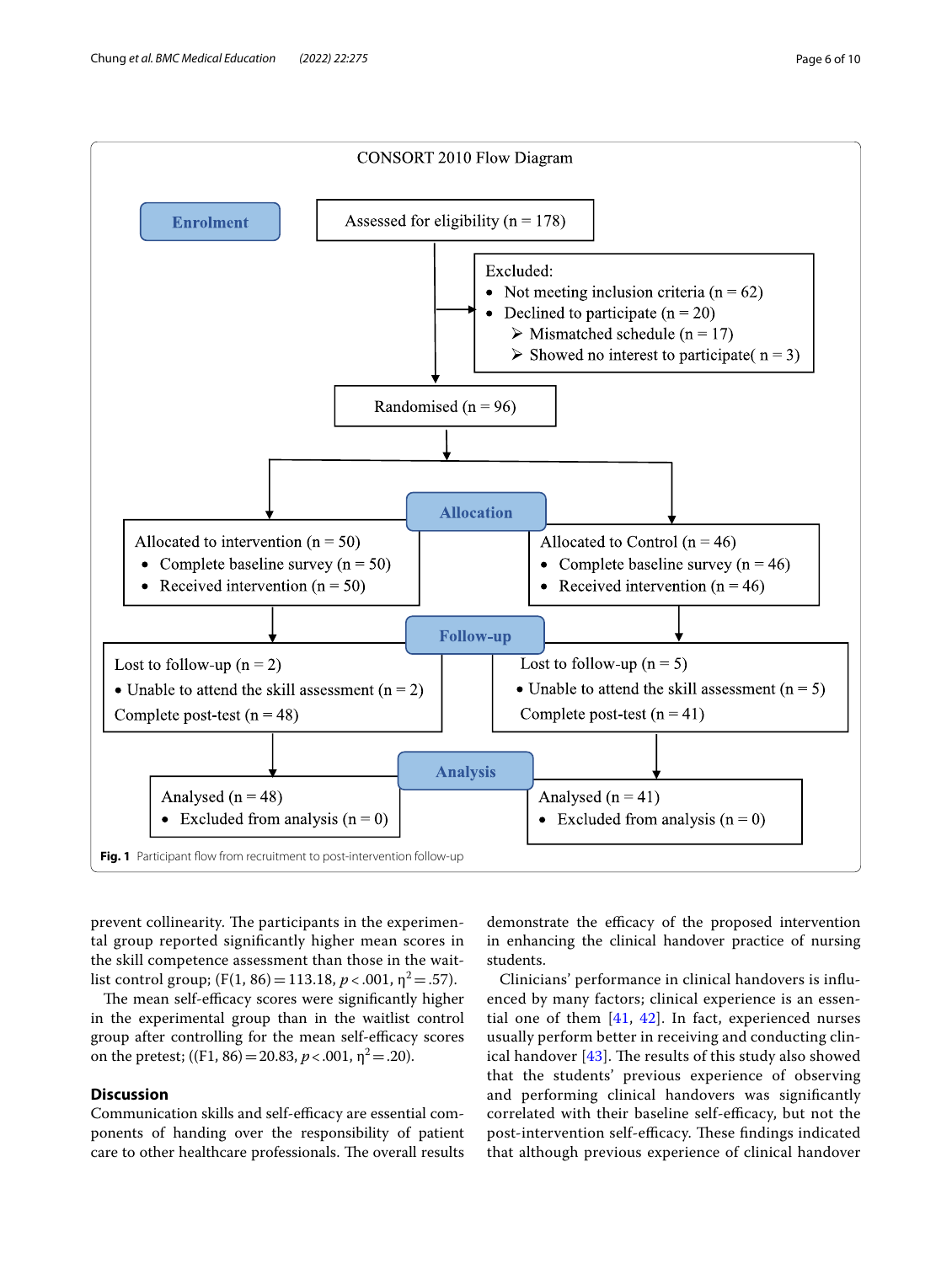|                                     | Experimental<br>$(n=48)$ | Control<br>$(n=41)$ |         |      |
|-------------------------------------|--------------------------|---------------------|---------|------|
|                                     | n (%)                    | n (%)               | $X^2$   | P    |
| Gender <sup>a</sup>                 |                          |                     | 0.48    | 0.49 |
| Male                                | 7(14.6)                  | 4(9.8)              |         |      |
| Female                              | 41 (85.4)                | 37 (90.2)           |         |      |
|                                     |                          |                     | Z       | P    |
| Previous observe CH <sup>b</sup>    |                          |                     | $-0.94$ | 0.35 |
| None                                | 1(2.1)                   | 0(0.0)              |         |      |
| $1 - 5$                             | 10(20.8)                 | 5(12.2)             |         |      |
| $6 - 10$                            | 8(16.7)                  | 9(22.0)             |         |      |
| $11 - 15$                           | 5(10.4)                  | 7(17.1)             |         |      |
| $16 - 20$                           | 7(14.6)                  | 1(2.4)              |         |      |
| >20                                 | 17 (35.4)                | 19 (46.3)           |         |      |
| Previous perform CH <sup>b</sup>    |                          |                     | $-0.28$ | 0.78 |
| None                                | 22 (45.8)                | 16 (39.0)           |         |      |
| $1 - 5$                             | 23 (47.9)                | 25(61.0)            |         |      |
| $6 - 10$                            | 3(6.3)                   | 0(0.0)              |         |      |
|                                     | M (SD)                   |                     | $\tau$  | P    |
| Age <sup>c</sup>                    | 23.50 (1.41)             | 23.34 (0.97)        | $-0.61$ | 0.55 |
| Baseline self-efficacy <sup>c</sup> | 25.60 (12.95)            | 27.12 (13.21)       | 0.55    | 0.59 |

<span id="page-6-0"></span>**Table 1** Comparison of the demographic and baseline characteristics between the participants in experimental and control groups

Note. *CH*clinical handover

a Chi Square test

<sup>b</sup> Mann-Whitney U test

c Independent samples *t*-test

Statistical signifcance was determined at *p* value <0.05

had a more impactful role in enhancing the students' self-efficacy in conducting clinical handover. Moreover, despite the participants in both groups showed a significant improvement in self-efficacy, the experimental group showing a markedly higher improvement. Besides, students who received blended clinical handover training achieved signifcantly higher mean scores in communication skill competence assessments than those who received only a face-to-face training workshop These mean the intervention that the experimental group received is more efective than the control group. In the current Hong Kong nursing curriculum, a face-to-face training workshop is the most common teaching strategy used to prepare nursing students for clinical handover. This study demonstrates that an online module provided an additional efect to the existing face-to-face training workshop. Previous studies also suggested that combining large class teaching and online activities facilitates clinical handover trainings  $[44, 45]$  $[44, 45]$  $[44, 45]$  $[44, 45]$ . These findings demonstrate the importance of incorporating a blended learning approach in the curriculum; thus, a combination of a face-to-face training workshop with an online module can efficiently teach nursing students about clinical handovers. The online module with scenario-based exercises encouraged the students to make use of the SBAR technique when conducting clinical handovers and provided more opportunities for them to practice these skills, which consequently improved their self-efficacy and communication skill competence. Noh and Lee's research [\[46](#page-9-16)] also showed that participants' awareness of using SBAR

practice was important, the clinical handover training

<span id="page-6-1"></span>**Table 2** Within-Subjects Effects of the Clinical Handover Training Course on the Self-Efficacy

| <b>Baseline self-efficacy</b><br>Mean (SD) | <b>Posttest</b><br>self-efficacy<br>Mean (SD) |                 | (2-tailed) | <b>Eta Squared</b> |
|--------------------------------------------|-----------------------------------------------|-----------------|------------|--------------------|
| 27.12 (13.21)                              | 51.54 (12.10)                                 | $t(40) = 16.90$ | < 0.001    | 0.877              |
| 25.60 (12.95)                              | 60.94 (15.11)                                 | $t(47) = 18.70$ | < 0.001    | 0.882              |
|                                            |                                               |                 |            |                    |

95% confdence interval

<span id="page-6-2"></span>Table 3 Between-Subjects Effects of the Clinical Handover Training Course on the Communication Skill Competence and Self-Efficacy at two weeks after the intervention (*N*=89)

| <b>DV</b>   | cov         | Control<br>$(n=41)$<br>M (SD) | Experimental ( $n = 48$ )<br>M (SD) | <b>ANCOVA</b>      |         |                        |       |
|-------------|-------------|-------------------------------|-------------------------------------|--------------------|---------|------------------------|-------|
|             |             |                               |                                     | F-value            |         | Partial n <sup>2</sup> | Power |
| <b>OSCE</b> | Post SE     | 31.00 (4.99)                  | 46.02 (7.32)                        | $F(1,86) = 113.18$ | < 0.001 | 0.568                  | 1.00  |
| Post SE     | Baseline SF | 51.54 (12.10)                 | 60.94 (15.11)                       | $F(1,86) = 20.83$  | < 0.001 | 0.195                  | 0.995 |

*DV* Dependent variable, *COV* Covariate, *OSCE* Skill competence scores, *SE* Self-efficacy 95% confdence interval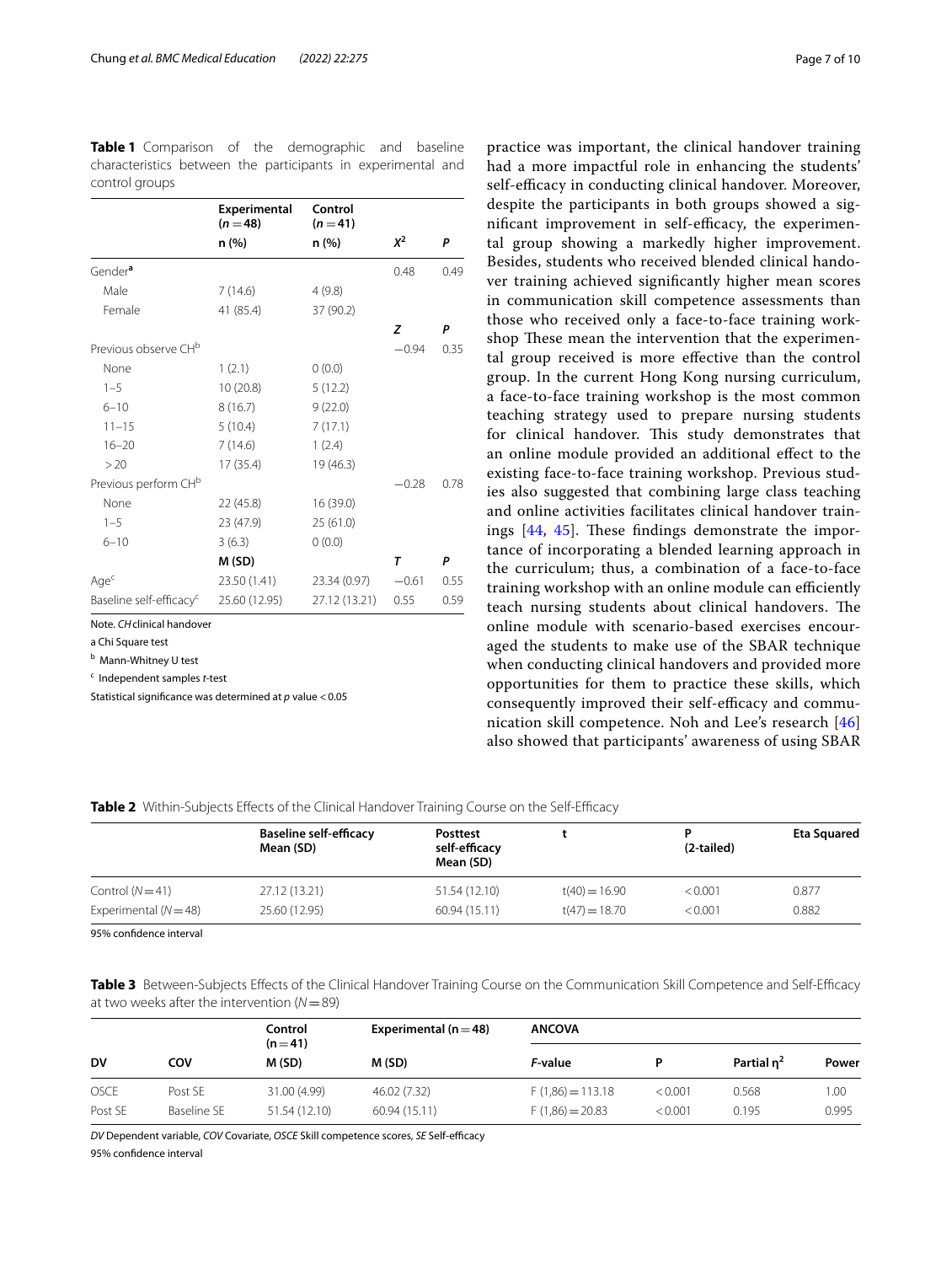technique and communication self-efficacy increased gradually after attending lectures and participating in scenario-based role-plays. In addition, Jeong and Sook's research [\[47](#page-9-17)] found that after receiving communication training program, nursing students not only improved their communicative competence but also the interpersonal relations. These findings were consistent with previous studies conducted on medical interns and postgraduate residents that demonstrated the efficacy of using online modules to improve their self-efficacy in conducting clinical handovers [[30,](#page-9-0) [48\]](#page-9-18).

# **Limitations**

This study had some limitations. First, the students who chose to participate might have had higher motivation and willingness to learn the skill, making the intervention more efective for them. Second, the outcomes were measured at the baseline and immediately post-intervention, leaving the long-term efects of the intervention unknown. Third, the study was conducted in a single centre, limiting the generalisability of its fndings. Finally, the SBAR communication tool was used to measure the communication skill competence, which aimed to examine the students' skill performance in adopting the SBAR technique for clinical handovers. This implied that the communication skill competence was not assessed at the beginning of the study as the students had not learned the technique by then. In future studies, pretest data on communication skill competence should be collected immediately after the face-to-face training workshop. Conducting the pretest after the training workshop is an alternative way of collecting data as all of the participants would by then have the basic knowledge and skills required to adopt the SBAR technique for clinical handovers. Comparing their performances after the face-to-face training workshop and after the experimental group completes the online learning will help determine whether the online module has an additional efect on the communication skill competence of the participants in the experimental group.

# **Implications**

The results of this study suggest a need for more training for undergraduate nursing students. The acquisition of knowledge and ample practice of skills will raise their self-efficacy and improve their skill competence. To achieve this goal, a blended learning approach can be used to teach nursing students about clinical handovers. A BLP provides plenty of learning opportunities in a fexible manner for students to practice their skills. Using a blended learning approach for clinical handovers is an innovative teaching strategy that can improve the skill competence of nursing students, enhance the quality of nursing care and promote patient safety [\[49\]](#page-9-19). Moreover, the online component of the training programme is particularly advantageous during pandemics, when face-toface teaching is not feasible. It allows students to learn in safe environments while practicing social distancing. In addition, the communication skill competence assessment conducted in this study was developed based on the Objective Structured Clinical Examination (OSCE). The results of this study demonstrate the utility of the OSCE, which can be incorporated in future studies to objectively assess the actual performance of the participants' handover reporting skills. Most importantly, the results of this study can be used to optimise the content of training programmes for clinical handover in the nursing curriculum.

## **Conclusion**

This study supports the efficacy of using a blended learning approach to enhance the communication skill competence and self-efficacy of nursing students in conducting clinical handovers. Based on the fndings of this study, it is recommended that nurse educators should incorporate a blended learning approach into the nursing curriculum to optimise the content of training programmes for clinical handover with the aim of preparing nursing students for their future roles and responsibilities after graduation.

#### **Supplementary Information**

The online version contains supplementary material available at [https://doi.](https://doi.org/10.1186/s12909-022-03361-3) [org/10.1186/s12909-022-03361-3](https://doi.org/10.1186/s12909-022-03361-3).

<span id="page-7-0"></span>**Additional fle 1: Supplement 1.** Application of Madeline Hunter's model to the clinical handover training programme.

#### **Acknowledgements**

We would like to acknowledge and express our gratitude to the nurses and students who participated so willingly in this study. Their heartfelt sharing, time, commitment, and interest in this research made the study possible. Our sincere thanks are also given to the nurse educators, nurses, and research assistants for their co-operation, support, and friendliness during the intervention development and data collection period. Besides, we would like to express my gratitude to the former Dean of the School of Nursing and Health Studies, Prof Joseph Lee Kok Long and the Associate Dean, Prof Linda Lee Yin King of this project's research institute, and those who facilitated access to the associated research sites.

#### **Authors' contributions**

JYSC, WHCL and JOKC had full access to all of the data in the study and take responsibility for the integrity of the data and the accuracy of the data analysis. JYSC, WHCL, ATC, LLKH, and JOKC searched the literature, reviewed the literature and extracted data. JYSC, WHCL and JOKC completed the statistical analysis. JYSC, WHCL and JOKC drafted the manuscript. All authors have contributed to the critical revision of the manuscript for important intellectual content. The study was under the supervision of WHCL. The corresponding author attests that all listed authors meet authorship criteria and that no others meeting the criteria have been omitted. The author(s) read and approved the fnal manuscript.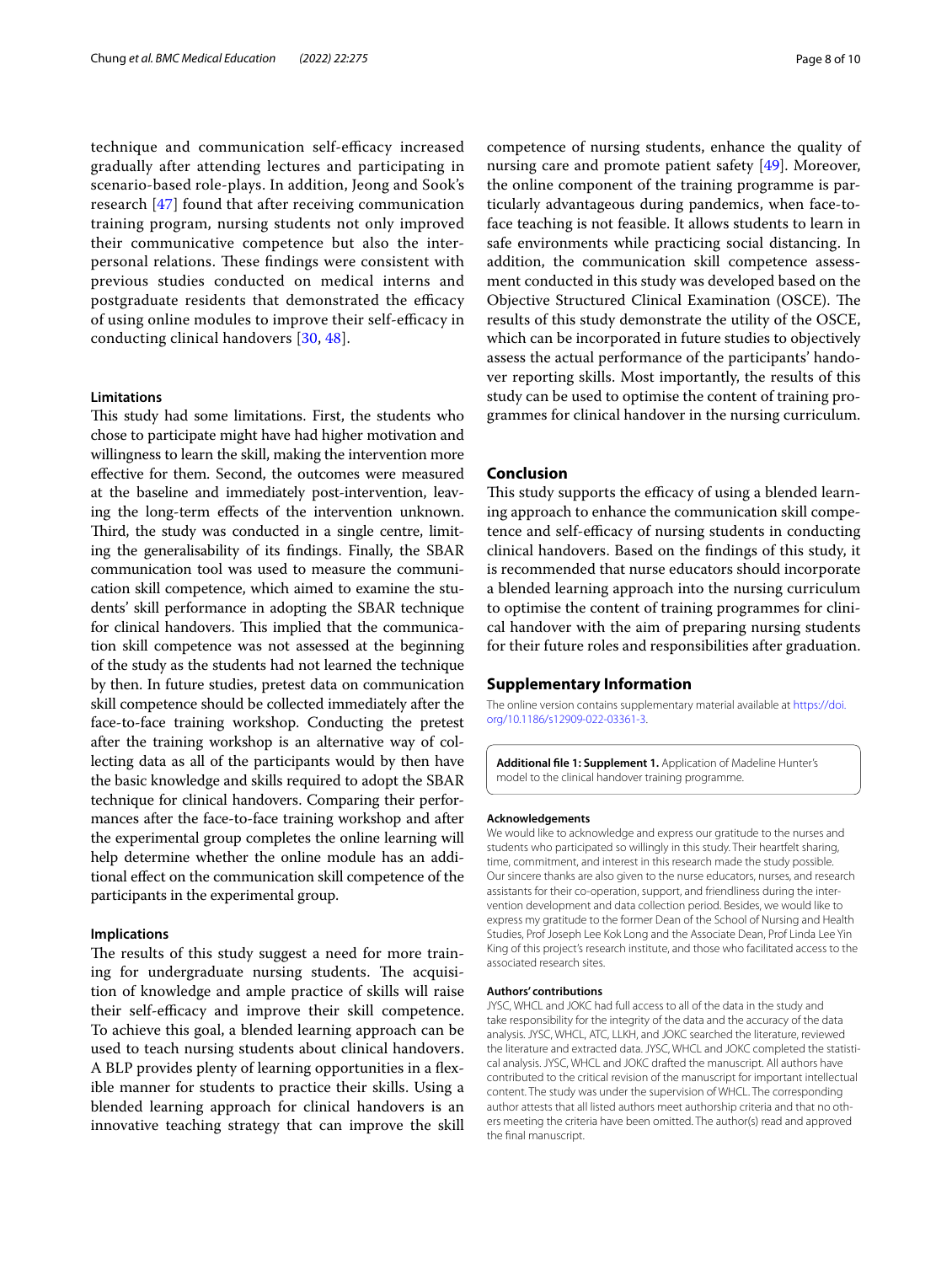#### **Funding**

This work was supported by a N&HS Mini Grant for Research Projects (grant number HE12September2018-N&HS2014/01) from the Hong Kong Metropolitan University.

#### **Availability of data and materials**

The datasets generated and/or analysed during the current study are not publicly available due to privacy and ethical issue but are available from the corresponding author on reasonable request.

#### **Declarations**

#### **Ethics approval and consent to participate**

Before data collection, the study has sought ethical approval from the Institutional Review Board (IRB) of the University of Hong Kong was obtained in September 2019 (reference, UW 19–622), and the Open University of Hong Kong was obtained in October 2019. All participants were fully informed about the aim and procedure of this study. An information sheet had been provided to all participants, written informed consent was obtained from the participants. Voluntary participation was strongly highlighted to the students, and choosing not to participate in this study will not harm their grades and learning journey. Ample time was given to the students to seek clarifcations and pose questions. All methods were carried out in accordance with relevant guidelines and regulations.

#### **Consent for publication**

Not applicable.

#### **Competing interests**

The author(s) declare(s) that they have no competing interests.

#### **Author details**

<sup>1</sup> School of Nursing, Tung Wah College, Hong Kong, China. <sup>2</sup>The Nethersole School of Nursing, The Chinese University of Hong Kong, 8/F, Esther Lee Building Sha Tin, Hong Kong, China. <sup>3</sup>School of Nursing, The Hong Kong Polytechnic University, Hong Kong, China.

Received: 30 December 2021 Accepted: 6 April 2022 Published online: 13 April 2022

#### **References**

- <span id="page-8-0"></span>1. Phillippe SS. Care coordination and handoff for the pediatric patient in the radiology environment. J Radiol Nurs. 2017;36(1):59–62. [https://doi.](https://doi.org/10.1016/j.jradnu.2017.01.002) [org/10.1016/j.jradnu.2017.01.002](https://doi.org/10.1016/j.jradnu.2017.01.002).
- <span id="page-8-1"></span>2. Johnson M, Jeferies D, Nicholls D. Exploring the structure and organization of information within nursing clinical handovers. Int J Nurs Pract. 2012;18(5):462–70. [https://doi.org/10.1111/j.1440-172X.2012.02059.x.](https://doi.org/10.1111/j.1440-172X.2012.02059.x)
- <span id="page-8-2"></span>3. Birmingham P, Buffum MD, Blegen MA, Lyndon A. Handoffs and patient safety: grasping the story and painting a full picture. West J Nurs Res. 2015;37(11):1458–78. [https://doi.org/10.1177/0193945914539052.](https://doi.org/10.1177/0193945914539052)
- <span id="page-8-3"></span>4. Arora VM, Eastment MC, Bethea ED, Farnan JM, Friedman ES. Participation and experience of third-year medical students in handofs: time to sign out? J Gen Intern Med. 2013;28(8):994–8. [https://doi.org/10.1007/](https://doi.org/10.1007/s11606-012-2297-9) [s11606-012-2297-9.](https://doi.org/10.1007/s11606-012-2297-9)
- 5. Horwitz LI, Moin T, Krumholz HM, Wang L, Bradley EH. Consequences of inadequate sign-out for patient care. Arch Intern Med. 2008;168(16):1755–60. [https://doi.org/10.1001/archinte.168.16.1755.](https://doi.org/10.1001/archinte.168.16.1755)
- <span id="page-8-4"></span>6. Saleem AM, Paulus JK, Vassiliou MC, Parsons SK. Initial assessment of patient handoff in accredited general surgery residency programs in the United States and Canada: a cross-sectional survey. Can J Surg. 2015;58(4):269–77. [https://doi.org/10.1503/cjs.016414.](https://doi.org/10.1503/cjs.016414)
- <span id="page-8-5"></span>7. Kern, C. Healthcare miscommunication costs 2,000 lives and \$1.7 Bilion. Health IT outcomes. 2016. [https://www.healthitoutcomes.com/doc/](https://www.healthitoutcomes.com/doc/healthcare-miscommunication-costs-lives-and-billion-0001) [healthcare-miscommunication-costs-lives-and-billion-0001](https://www.healthitoutcomes.com/doc/healthcare-miscommunication-costs-lives-and-billion-0001). Accessed 11 Feb 2016.
- 8. Park SH, Lee TW. Predicting patient safety behaviors of nurses in interhospital transfer. J Korean Acad Nurs Adm. 2016;22(3):230–8. [https://doi.](https://doi.org/10.11111/jkana.2016.22.3.230) [org/10.11111/jkana.2016.22.3.230.](https://doi.org/10.11111/jkana.2016.22.3.230)
- <span id="page-8-6"></span>9. Sujan M, Spurgeon P, Inada-Kim M, et al. Clinical handover within the emergency care pathway and the potential risks of clinical handover failure (ECHO): primary research. Southampton: NIHR Journals Library; 2014.
- <span id="page-8-7"></span>10. Duong JA, Jensen TP, Morduchowicz S, Mourad M, Harrison JD, Ranji SR. Exploring physician perspectives of residency holdover handofs: a qualitative study to understand an increasingly important type of handof. J Gen Intern Med. 2017;32(6):654–9. [https://doi.org/10.1007/](https://doi.org/10.1007/s11606-017-4009-y) [s11606-017-4009-y](https://doi.org/10.1007/s11606-017-4009-y).
- 11. Lavoie P, Clausen C, Purden M, Emed J, Frunchak V, Clarke SP. Nurses' experience of handoffs on four Canadian medical and surgical units: a shared accountability for knowing and safeguarding the patient. J Adv Nurs. 2021;77(10):4156–69. <https://doi.org/10.1111/jan.14997>.
- <span id="page-8-8"></span>12. Sabet Sarvestani R, Moattari M, Nasrabadi AN, Momennasab M, Yektatalab S. Challenges of nursing handover: a qualitative study. Clin Nurs Res. 2015;24(3):234–52. <https://doi.org/10.1177/1054773813508134>.
- <span id="page-8-9"></span>13. Ascano-Martin F. Shift report and SBAR: strategies for clinical postconference. Nurse Educ. 2008;33(5):190–1. [https://doi.org/10.1097/01.NNE.](https://doi.org/10.1097/01.NNE.0000334779.90395.67) [0000334779.90395.67.](https://doi.org/10.1097/01.NNE.0000334779.90395.67)
- <span id="page-8-10"></span>14. Tschannen D, Aebersold M, McLaughlin E, Bowen J, Fairchild J. Use of virtual simulations for improving knowledge transfer among baccalaureate nursing students. J Nurs Educ Pract. 2012;2. [https://doi.org/10.5430/](https://doi.org/10.5430/jnep.v2n3p15) [jnep.v2n3p15](https://doi.org/10.5430/jnep.v2n3p15).
- <span id="page-8-11"></span>15. Chung JYS, Li WHC, Ho LLK, Cheung AT, Chung JOK. Newly graduate nurse perception and experience of clinical handover. Nurse Educ Today. 2021;97:104693.<https://doi.org/10.1016/j.nedt.2020.104693>.
- <span id="page-8-12"></span>16. Kicken W, Van der Klink M, Barach P, Boshuizen HP. Handover training: does one size ft all? The merits of mass customisation. BMJ Qual Saf. 2012;21(Suppl 1):i84–8. [https://doi.org/10.1136/bmjqs-2012-001164.](https://doi.org/10.1136/bmjqs-2012-001164)
- <span id="page-8-13"></span>17. Weissman GV. Evaluating associate degree nursing students' selfefficacy in communication skills and attitudes in caring for the dying patient. Teach Learn Nurs. 2011;6(2):64–72. [https://doi.org/10.1016/j.](https://doi.org/10.1016/j.teln.2010.10.004) [teln.2010.10.004](https://doi.org/10.1016/j.teln.2010.10.004).
- <span id="page-8-14"></span>18. O' Byrne WI, Pytash KE. Hybrid and blended learning. J Adolesc Adult Lit. 2015;59(2):137–40. [https://doi.org/10.1002/jaal.463.](https://doi.org/10.1002/jaal.463)
- <span id="page-8-15"></span>19. Moon H, Hyun HS. Nursing students' knowledge, attitude, self-efficacy in blended learning of cardiopulmonary resuscitation: a randomized controlled trial. BMC Med Educ. 2019;19(1):414. Published 2019 Nov 9. [https://doi.org/10.1186/s12909-019-1848-8.](https://doi.org/10.1186/s12909-019-1848-8)
- <span id="page-8-16"></span>20. Tan AJQ, Lee CCS, Lin PY, et al. Designing and evaluating the effectiveness of a serious game for safe administration of blood transfusion: a randomized controlled trial. Nurse Educ Today. 2017;55:38–44. [https://doi.](https://doi.org/10.1016/j.nedt.2017.04.027) [org/10.1016/j.nedt.2017.04.027](https://doi.org/10.1016/j.nedt.2017.04.027).
- <span id="page-8-17"></span>21. Choi SH, Kim YH. Efects of smoking cessation intervention education program based on blended learning among nursing students in South Korea. Osong Public Health Res Perspect. 2018;9(4):185–91. [https://doi.](https://doi.org/10.24171/j.phrp.2018.9.4.07) [org/10.24171/j.phrp.2018.9.4.07.](https://doi.org/10.24171/j.phrp.2018.9.4.07)
- <span id="page-8-18"></span>22. McCutcheon K, O'Halloran P, Lohan M. Online learning versus blended learning of clinical supervisee skills with pre-registration nursing students: a randomised controlled trial. Int J Nurs Stud. 2018;82:30–9. [https://doi.org/10.1016/j.ijnurstu.2018.02.005.](https://doi.org/10.1016/j.ijnurstu.2018.02.005)
- <span id="page-8-19"></span>23. Jang HJ, Hong SY. Effect of blended learning in nursing education. Int J Multimedia Ubiquitous Eng. 2016;11(5):297–304.
- <span id="page-8-20"></span>24. Park JY, Woo CH, Yoo JY. Efects of blended cardiopulmonary resuscitation and defibrillation e-learning on nursing students' self-efficacy, problem solving, and psychomotor skills. Comput Inform Nurs. 2016;34(6):272–80. <https://doi.org/10.1097/CIN.0000000000000227>.
- <span id="page-8-21"></span>25. Dunsford J. Structured communication: improving patient safety with SBAR. Nurs Womens Health. 2009;13(5):384–90. [https://doi.org/10.1111/j.](https://doi.org/10.1111/j.1751-486X.2009.01456.x) [1751-486X.2009.01456.x.](https://doi.org/10.1111/j.1751-486X.2009.01456.x)
- <span id="page-8-22"></span>26. Street M, Eustace P, Livingston P, Craike M, Kent B, Patterson D. Communication at the bedside to enhance patient care: a survey of nurses' experience and perspective of handover. Int J Nurs Pract. 2011;17(2):133. <https://doi.org/10.1111/j.1440-172X.2011.01918.x>.
- <span id="page-8-23"></span>27. Compton J, Copeland K, Flanders S, et al. Implementing SBAR across a large multihospital health system. Jt Comm J Qual Patient Saf. 2012;38(6):261–8. [https://doi.org/10.1016/s1553-7250\(12\)38033-1.](https://doi.org/10.1016/s1553-7250(12)38033-1)
- <span id="page-8-24"></span>28. Bandura A. Self-efficacy: toward a unifying theory of behavioral change. Psychol Rev. 1977;84(2):191–215. [https://doi.org/10.1037//0033-295x.](https://doi.org/10.1037//0033-295x.84.2.191) [84.2.191](https://doi.org/10.1037//0033-295x.84.2.191).
- <span id="page-8-25"></span>29. Erdfelder FF, Buchner EA. Power analysis for categorical methods; 2005. p. 1565–70.